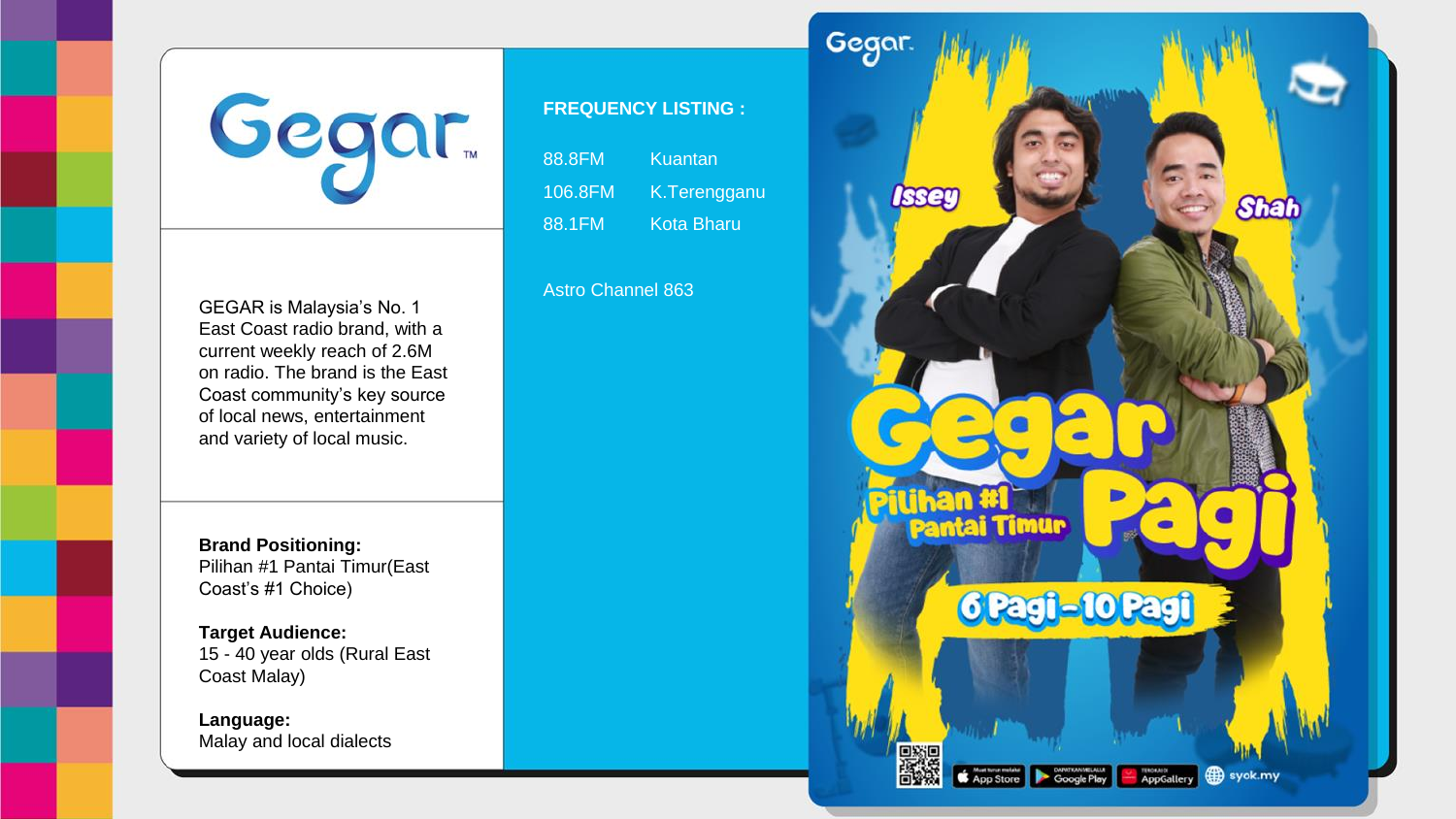

**ISSEY,** nobody expected this young Kelantanese gentleman would become a radio announcer someday. He got his start in 2016 and found his niche in comedy after he joined a comedy-based reality TV competition. As a Kelantanese, he's passionate about dikir barat. He graduated from the creative technology program, and he is currently active in both acting and radio.



**SHAH,** this "anak jati" Pahang complements his GEGAR Pagi co-host Issey very well with his great sense of humour and eloquent discourse. He's a fan of challenges, and is constantly finding new ways to entice listeners with his life experiences and knowledge.



**NAZZ,** a graduate with a Masters in Communication, has found himself in the industry he loves best: broadcasting. With previous aspirations to become an announcer, he's now living the dream hosting GEGAR Petang with Ewan.

**EWAN,** started his career as an announcer when he was only 17, one of the youngest announcers at that time. From Wakaf Bharu, Kelantan, he is known for his big heart. Entertaining people, and making people smile gives him joy and satisfaction.



**SCHA,** born in Kuantan, she was the winner for ERA Intern back in 2016. Her love for singing has skills at numerous events. She now hosts GEGAR 10 am to 3 pm.



**REA,** is an elegant TV and radio personality who loves makeup, a healthy lifestyle and fashion. As a young mother, she brings a different perspective to GEGAR Malam where she bonds with listeners about topics related to women and motherhood.